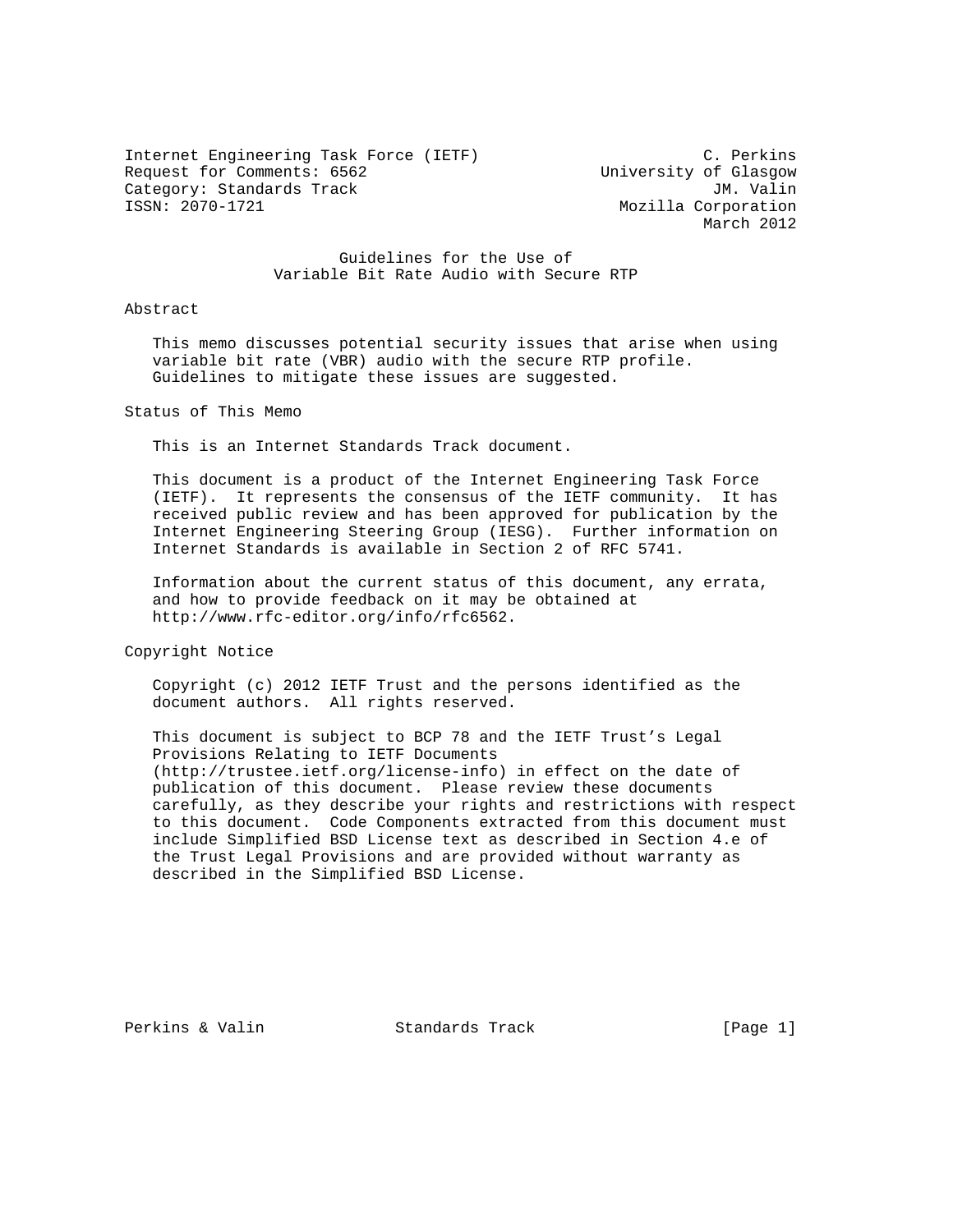Table of Contents

| 3. Guidelines for Use of VBR Audio with SRTP 3                |
|---------------------------------------------------------------|
| 4. Guidelines for Use of Voice Activity Detection with SRTP 3 |
| 5. Padding the Output of VBR Codecs 4                         |
|                                                               |
|                                                               |
|                                                               |
|                                                               |
|                                                               |

## 1. Introduction

 The Secure RTP (SRTP) framework [RFC3711] is a widely used framework for securing RTP sessions [RFC3550]. SRTP provides the ability to encrypt the payload of an RTP packet, and optionally add an authentication tag, while leaving the RTP header and any header extension in the clear. A range of encryption transforms can be used with SRTP, but none of the predefined encryption transforms use any padding; the RTP and SRTP payload sizes match exactly.

 When using SRTP with voice streams compressed using variable bit rate (VBR) codecs, the length of the compressed packets will depend on the characteristics of the speech signal. This variation in packet size will leak a small amount of information about the contents of the speech signal. This is potentially a security risk for some applications. For example, [spot-me] shows that known phrases in an encrypted call using the Speex codec in VBR mode can be recognized with high accuracy in certain circumstances, and [fon-iks] shows that approximate transcripts of encrypted VBR calls can be derived for some codecs without breaking the encryption. How significant these results are, and how they generalize to other codecs, is still an open question. This memo discusses ways in which such traffic analysis risks may be mitigated.

 The key words "MUST", "MUST NOT", "REQUIRED", "SHALL", "SHALL NOT", "SHOULD", "SHOULD NOT", "RECOMMENDED", "MAY", and "OPTIONAL" in this document are to be interpreted as described in RFC 2119 [RFC2119].

2. Scenario-Dependent Risk

 Whether the information leaks and attacks discussed in [spot-me], [fon-iks], and similar works are significant is highly dependent on the application and use scenario. In the worst case, using the rate information to recognize a prerecorded message knowing the set of all possible messages would lead to near-perfect accuracy. Even when the

Perkins & Valin Standards Track [Page 2]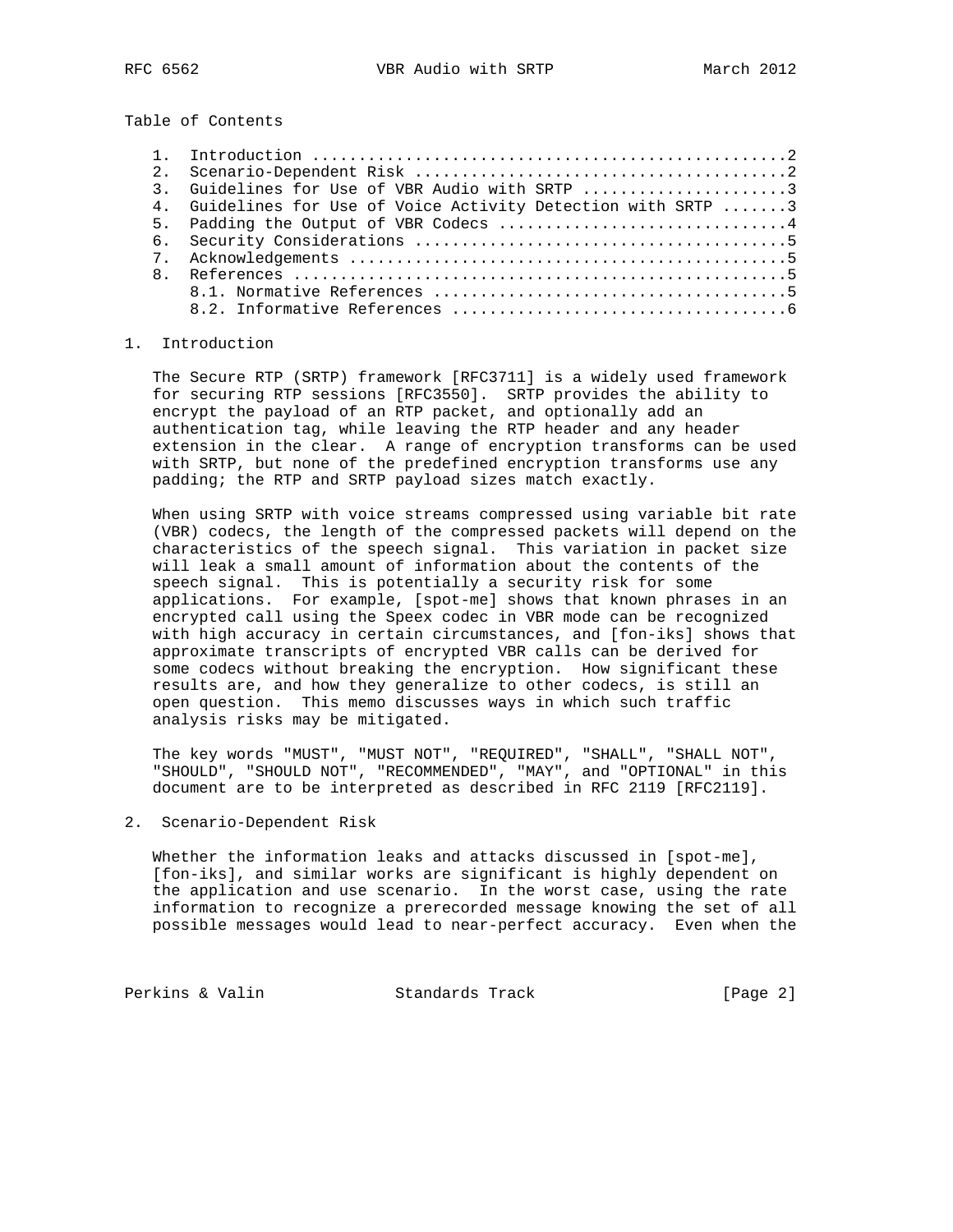audio is not prerecorded, there is a real possibility of being able to recognize contents from encrypted audio when the dialog is highly structured (e.g., when the eavesdropper knows that only a handful of possible sentences are possible), and thus contain only little information. Recognizing unconstrained conversational speech from the rate information alone is unreliable and computationally expensive at present, but does appear possible in some circumstances. These attacks are only likely to improve over time.

 In practical SRTP scenarios, how significant the information leak is when compared to other SRTP-related information must be considered, such as the fact that the source and destination IP addresses are available.

3. Guidelines for Use of VBR Audio with SRTP

 It is the responsibility of the application designer to determine the appropriate trade-off between security and bandwidth overhead. As a general rule, VBR codecs should be considered safe in the context of low-value encrypted unstructured calls. However, applications that make use of prerecorded messages where the contents of such prerecorded messages may be of any value to an eavesdropper (i.e., messages beyond standard greeting messages) SHOULD NOT use codecs in VBR mode. Interactive voice response (IVR) applications would be particularly vulnerable since an eavesdropper could easily use the rate information to recognize the prompts being played out. Applications conveying highly sensitive unstructured information SHOULD NOT use codecs in VBR mode.

 It is safe to use variable rate coding to adapt the output of a voice codec to match characteristics of a network channel, provided this adaptation is done in a way that does not expose any information on the speech signal. For example, VBR audio can be used for congestion control purposes, where the variation is driven by the available network bandwidth, not by the input speech (i.e., the packet sizes and spacing are constant unless the network conditions change). VBR speech codecs can safely be used in this fashion with SRTP while avoiding leaking information on the contents of the speech signal that might be useful for traffic analysis.

4. Guidelines for Use of Voice Activity Detection with SRTP

 Many speech codecs employ some form of voice activity detection (VAD) to either suppress output frames, or generate some form of lower-rate comfort noise frames, during periods when the speaker is not active. If VAD is used on an encrypted speech signal, then some information

Perkins & Valin Standards Track [Page 3]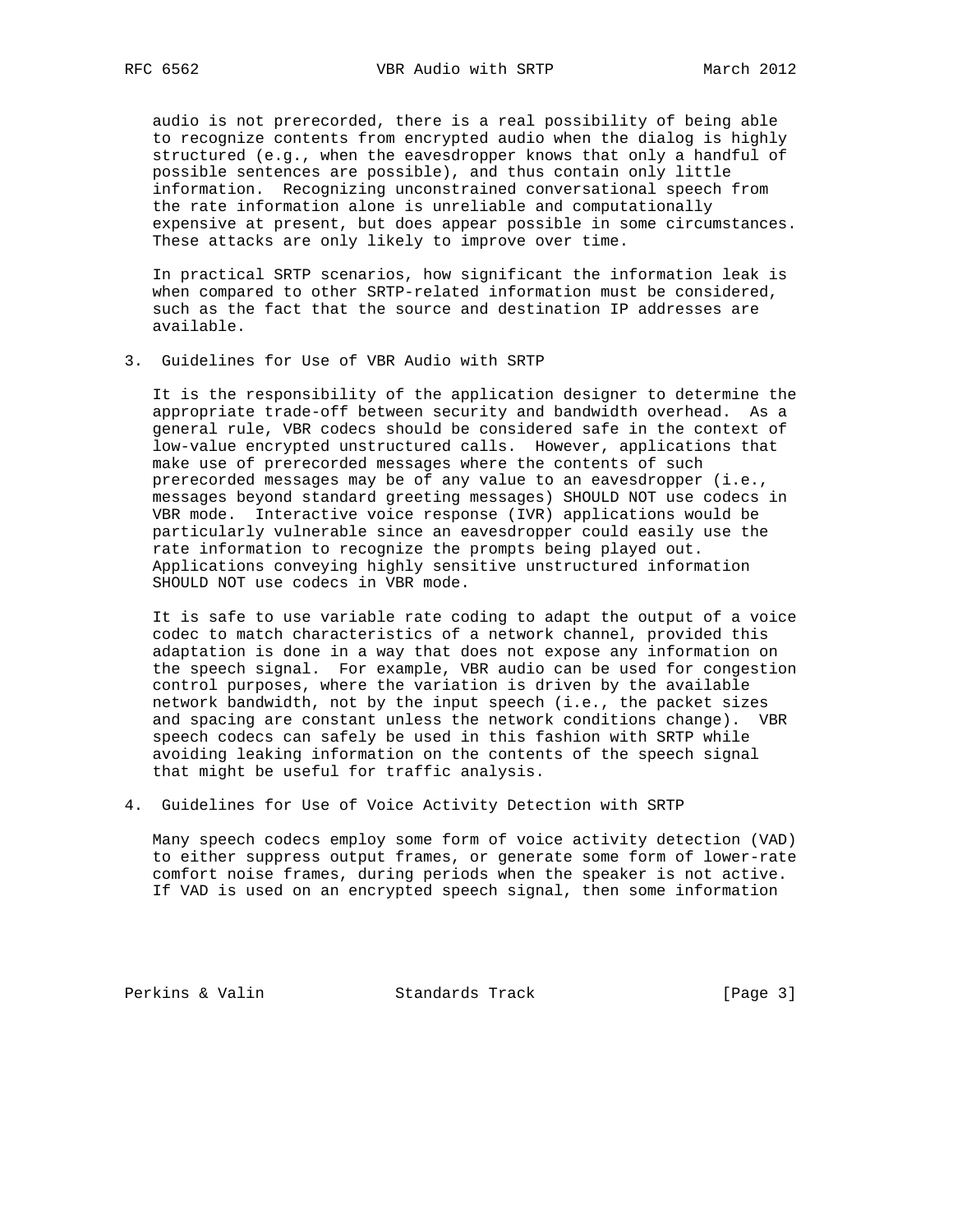about the characteristics of that speech signal can be determined by watching the patterns of voice activity. This information leakage is less than with VBR coding since there are only two rates possible.

 The information leakage due to VAD in SRTP audio sessions can be much reduced if the sender adds an unpredictable "overhang" period to the end of active speech intervals, obscuring their actual length. An RTP sender using VAD with encrypted SRTP audio SHOULD insert such an overhang period at the end of each talkspurt, delaying the start of the silence/comfort noise by a random interval. The length of the overhang applied to each talkspurt must be randomly chosen in such a way that it is computationally infeasible for an attacker to reliably estimate the length of that talkspurt. This may be more important for short talkspurts, since it seems easier to distinguish between different single word responses based on the exact word length, than to glean meaning from the duration of a longer phrase. The audio data comprising the overhang period must be packetized and transmitted in RTP packets in a manner that is indistinguishable from the other data in the talkspurt.

 The overhang period SHOULD have an exponentially decreasing probability distribution function. This ensures a long tail, while being easy to compute. It is RECOMMENDED to use an overhang with a "half life" of a few hundred milliseconds (this should be sufficient to obscure the presence of interword pauses and the lengths of single words spoken in isolation, for example, the digits of a credit card number clearly enunciated for an automated system, but not so long as to significantly reduce the effectiveness of VAD for detecting listening pauses). Despite the overhang (and no matter what the duration is), there is still a small amount of information leaked about the start time of the talkspurt due to the fact that we cannot apply an overhang to the start of a talkspurt without unacceptably affecting intelligibility. For that reason, VAD SHOULD NOT be used in encrypted IVR applications where the content of prerecorded messages may be of any value to an eavesdropper.

 The application of a random overhang period to each talkspurt will reduce the effectiveness of VAD in SRTP sessions when compared to non-SRTP sessions. However, it is still expected that the use of VAD will provide significant bandwidth savings for many encrypted sessions.

#### 5. Padding the Output of VBR Codecs

 For scenarios where VBR is considered unsafe, a constant bit rate (CBR) codec SHOULD be negotiated and used instead, or the VBR codec SHOULD be operated in a CBR mode. However, if the codec does not support CBR, RTP padding SHOULD be used to reduce the information

Perkins & Valin Standards Track [Page 4]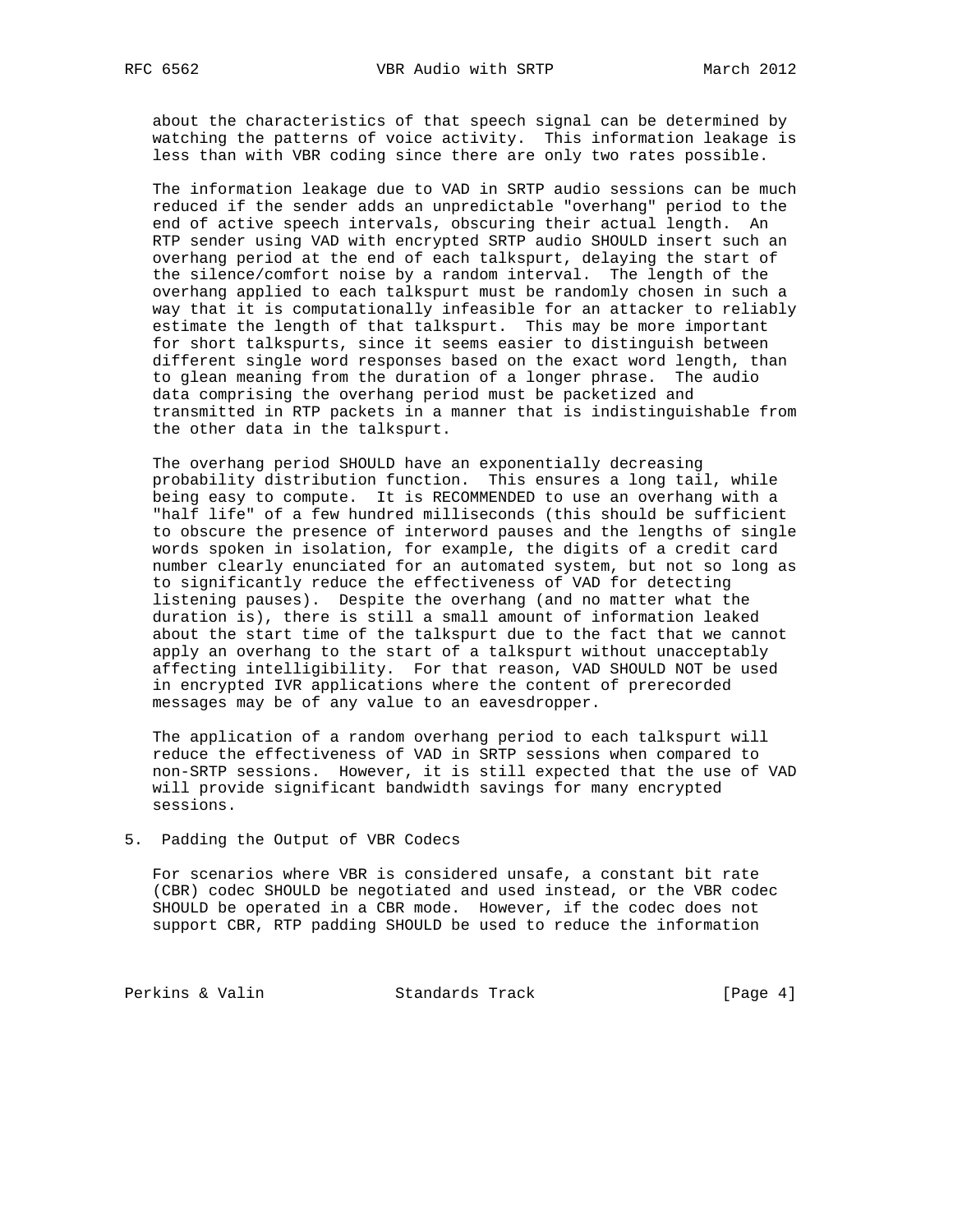leak to an insignificant level. Packets may be padded to a constant size or to a small range of sizes ([spot-me] achieves good results by padding to the next multiple of 16 octets, but the amount of padding needed to hide the variation in packet size will depend on the codec and the sophistication of the attacker) or may be padded to a size that varies with time. The most secure and RECOMMENDED option is to pad all packets throughout the call to the same size.

 In the case where the size of the padded packets varies in time, the same concerns as for VAD apply. That is, the padding SHOULD NOT be reduced without waiting for a certain (random) time. The RECOMMENDED "hold time" is the same as the one for VAD.

 Note that SRTP encrypts the count of the number of octets of padding added to a packet, but not the bit in the RTP header that indicates that the packet has been padded. For this reason, it is RECOMMENDED to add at least one octet of padding to all packets in a media stream, so an attacker cannot tell which packets needed padding.

6. Security Considerations

 This entire memo is about security. The security considerations of [RFC3711] also apply.

7. Acknowledgements

 ZRTP [RFC6189] contains similar recommendations; the purpose of this memo is to highlight these issues to a wider audience, since they are not specific to ZRTP. Thanks are due to Phil Zimmermann, Stefan Doehla, Mats Naslund, Gregory Maxwell, David McGrew, Mark Baugher, Koen Vos, Ingemar Johansson, and Stephen Farrell for their comments and feedback on this memo.

- 8. References
- 8.1. Normative References
	- [RFC2119] Bradner, S., "Key words for use in RFCs to Indicate Requirement Levels", BCP 14, RFC 2119, March 1997.
	- [RFC3550] Schulzrinne, H., Casner, S., Frederick, R., and V. Jacobson, "RTP: A Transport Protocol for Real-Time Applications", STD 64, RFC 3550, July 2003.
	- [RFC3711] Baugher, M., McGrew, D., Naslund, M., Carrara, E., and K. Norrman, "The Secure Real-time Transport Protocol (SRTP)", RFC 3711, March 2004.

Perkins & Valin Standards Track [Page 5]